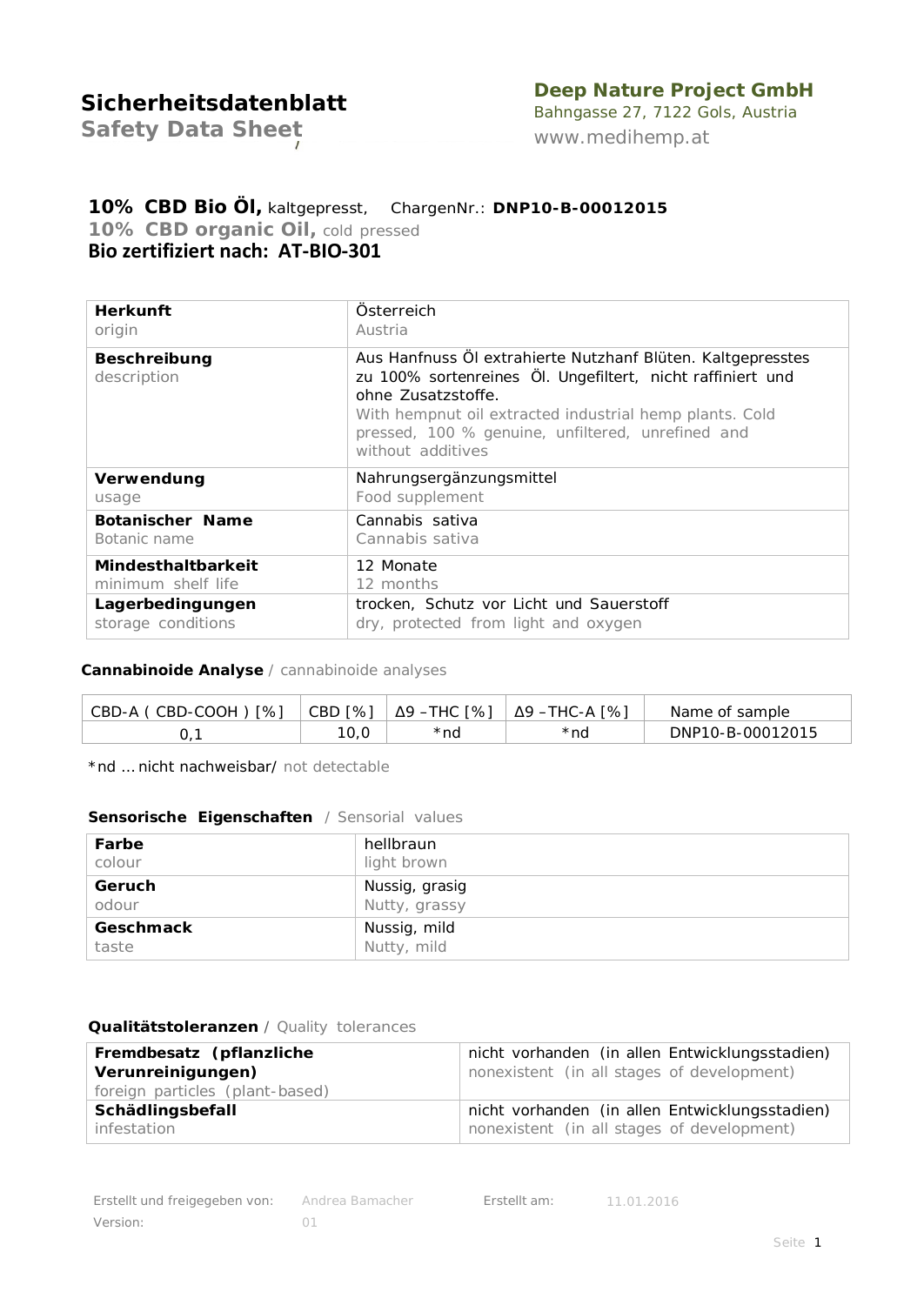## **Deep Nature Project GmbH**

*Safety Data Sheet*

Bahngasse 27, 7122 Gols, Austria *[www.medihemp.at](http://www.medihemp.at/)*

## **10% CBD Bio Öl,** kaltgepresst, ChargenNr.: **DNP10-B-00012015** *10% CBD organic Oil, cold pressed* **Bio zertifiziert nach: AT-BIO-301**

### **Chemische Eigenschaften** / *Chemical values*

| Pestizidrückstände<br>pesticides | Gemäß den gesetzlich festgelegten Höchstwerten der<br>europäischen und österreichischen Gesetzgebung in der jeweils<br>gültigen Verfassung.<br>In accordance with the values regulated by European and<br>Austrian law in its valid version. |  |  |
|----------------------------------|----------------------------------------------------------------------------------------------------------------------------------------------------------------------------------------------------------------------------------------------|--|--|
| <b>Schwermetalle</b>             | Gemäß den jeweils gültigen österreichischen und EU-                                                                                                                                                                                          |  |  |
| heavy metals                     | Vorschriften.                                                                                                                                                                                                                                |  |  |
|                                  | In line with the current Austrian and EU legislation.                                                                                                                                                                                        |  |  |
| Säurezahl                        | $<$ 4 mg KOH/g                                                                                                                                                                                                                               |  |  |
| acid value                       |                                                                                                                                                                                                                                              |  |  |
| Peroxidzahl                      | $< 10$ meg/kg                                                                                                                                                                                                                                |  |  |
| peroxide value                   |                                                                                                                                                                                                                                              |  |  |
| <b>Aflatoxine</b>                | Gemäß den jeweils gültigen österreichischen und EU-                                                                                                                                                                                          |  |  |
| aflatoxines                      | Vorschriften.                                                                                                                                                                                                                                |  |  |
|                                  | In line with the current Austrian and EU legislation.                                                                                                                                                                                        |  |  |
| Sonstiges                        |                                                                                                                                                                                                                                              |  |  |
| others                           |                                                                                                                                                                                                                                              |  |  |

#### **Mikrobiologische Eigenschaften** */ Microbiological values*

|                                                                                                                                                                                                                                         | Einheit / Unit |                   |  |  |
|-----------------------------------------------------------------------------------------------------------------------------------------------------------------------------------------------------------------------------------------|----------------|-------------------|--|--|
| Gesamtkeimzahl / total plate count                                                                                                                                                                                                      | KBE/g          | $1,1 \times 10^2$ |  |  |
| <b>Bacillus cereus</b> /enterobacteriaceae                                                                                                                                                                                              | KBE/g          | <100              |  |  |
| <b>E.coli</b> / <i>E. coli</i>                                                                                                                                                                                                          | KBE/g          | < 10              |  |  |
| Schimmel / mould                                                                                                                                                                                                                        | KBE/g          | <100              |  |  |
| <b>Salmonellen</b> / salmonella                                                                                                                                                                                                         | In $25g$       | n.n               |  |  |
| Entspricht den gesetzlich festgelegten Grenzwerten der jeweils gültigen österreichischen<br>Vorschriften und EU-Verordnungen/Richtlinien.<br>In accordance with the values regulated by European and Austrian law in its valid version. |                |                   |  |  |

k.A. = keine Angaben; n.n. = nicht nachweisbar/not specified

#### **Polyzyklische aromatische Kohlenwasserstoffe** */ Polycyclic aromatic hydrocarbons*

| Benzo(a)pyren (PAK schwer)                                              |                 | $< 2 \mu g/kg$<br>(EU) No. 208/2005  | gemäß der Verordnung (EG) Nr. 208/2005<br>in accordance with requirements of Regulation |
|-------------------------------------------------------------------------|-----------------|--------------------------------------|-----------------------------------------------------------------------------------------|
| SUMME Benzo(a)anthracen, Benzo(a)pyren,<br>Benzo(b)fluoranthen, Chrysen |                 | $< 10 \mu g/kg$<br>(EU) No. 208/2005 | gemäß der Verordnung (EG) Nr. 208/2005<br>in accordance with requirements of Regulation |
| Erstellt und freigegeben von:                                           | Andrea Bamacher | <b>Erstellt am:</b> 11.01.2016       |                                                                                         |
| <i>Version:</i>                                                         |                 |                                      |                                                                                         |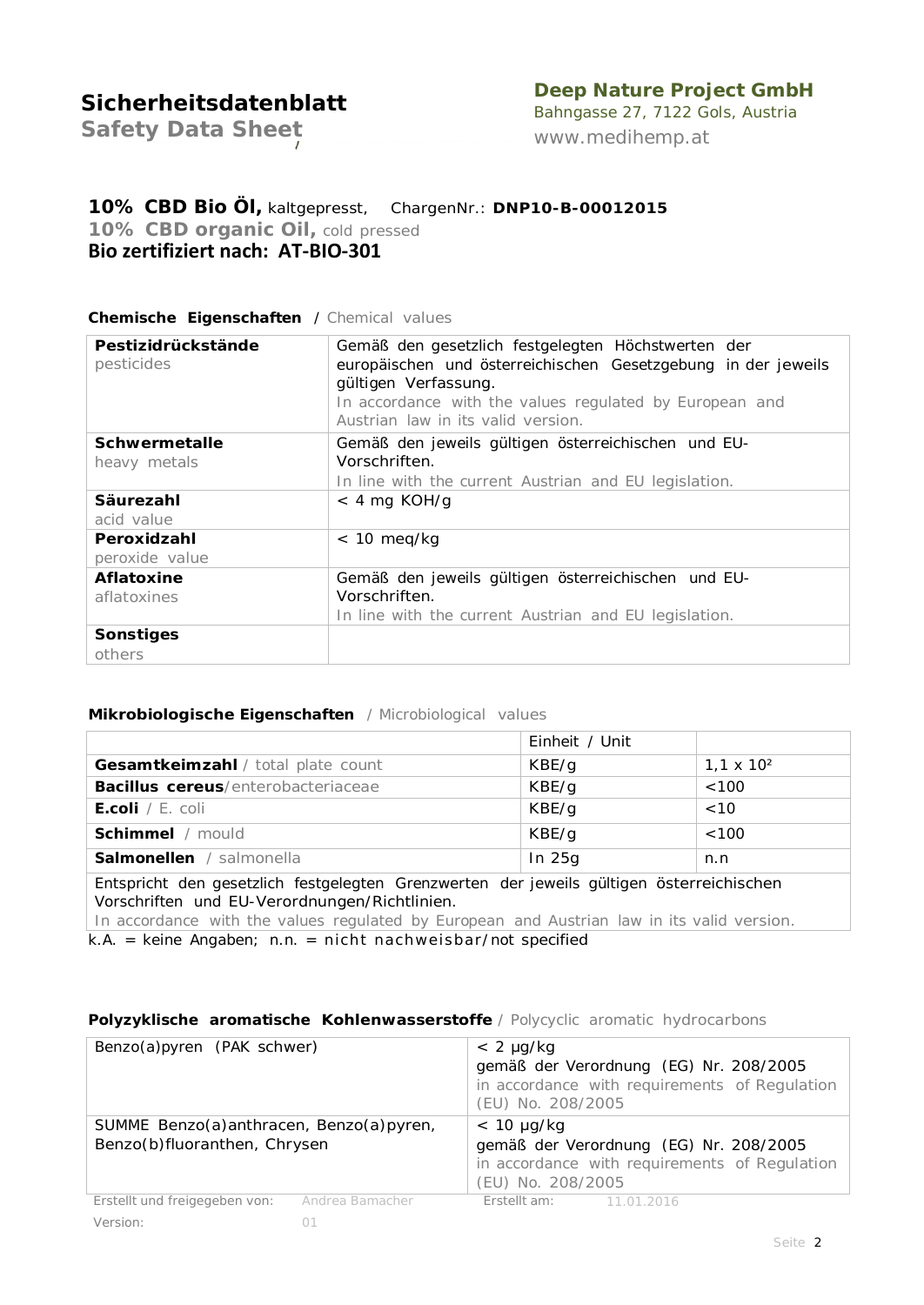## **Deep Nature Project GmbH**

*Safety Data Sheet*

Bahngasse 27, 7122 Gols, Austria *[www.medihemp.at](http://www.medihemp.at/)*

## **10% CBD Bio Öl,** kaltgepresst, ChargenNr.: **DNP10-B-00012015** *10% CBD organic Oil, cold pressed* **Bio zertifiziert nach: AT-BIO-301**

#### **Allergene** */ Allergens*

| Es ist ein Allergen im Produkt, oder<br>einem daraus hergestellten Produkt | Rezept<br>enthalten | Kreuz-<br>konta- | Nicht im            |
|----------------------------------------------------------------------------|---------------------|------------------|---------------------|
| enthalten:                                                                 | Yes, in the         | mination         | Rezept<br>enthalten |
| Allergen contained in product or in                                        | recipe              | cross            | Not included        |
| products manufactured from:                                                |                     | contaminat.      | in the recipe       |
| Glutenhaltiges Getreide und                                                |                     |                  |                     |
| glutenhaltige Getreideerzeugnisse                                          |                     |                  |                     |
| cereals containing gluten and products                                     |                     |                  | X                   |
| thereof                                                                    |                     |                  |                     |
| Krebstiere und Krebserzeugnisse                                            |                     |                  |                     |
| crustaceans and products thereof                                           |                     |                  | X                   |
| <b>Eier und Eiererzeugnisse</b>                                            |                     |                  |                     |
| eggs and products thereof                                                  |                     |                  | X                   |
| <b>Fisch und Fischerzeugnisse</b>                                          |                     |                  |                     |
| fish and products thereof                                                  |                     |                  | X                   |
| Erdnüsse und Erdnusserzeugnisse                                            |                     |                  |                     |
| peanuts and products thereof                                               |                     |                  | X                   |
| Soja und Sojaerzeugnisse                                                   |                     |                  | X                   |
| soybeans and products thereof                                              |                     |                  |                     |
| Milch und Milcherzeugnisse                                                 |                     |                  | X                   |
| milk and products thereof                                                  |                     |                  |                     |
| Schalen- und Hülsenfrüchte                                                 |                     |                  |                     |
| nuts, pulses and products thereof                                          |                     |                  | X                   |
| Senf und Senferzeugnisse                                                   |                     |                  |                     |
| mustard and products thereof                                               |                     |                  | X                   |
| Sesamsamen und Sesamerzeugnisse                                            |                     |                  |                     |
| sesame seeds and products thereof                                          |                     |                  | X                   |
| Sellerie und Sellerieerzeugnisse                                           |                     |                  |                     |
| celery and products thereof                                                |                     |                  | X                   |
| Schwefeldioxid und Sulfite in einer                                        |                     |                  |                     |
| Konzentration von mehr als 10 mg/kg                                        |                     |                  | X                   |
| sulphur dioxide and sulphites at                                           |                     |                  |                     |
| concentrations of more than 10 mg/kg                                       |                     |                  |                     |
| Lupine und Lupinerzeugnisse                                                |                     |                  | X                   |
| lupine and products thereof                                                |                     |                  |                     |
| Weichtiere und Weichtiererzeugnisse                                        |                     |                  | X                   |
| molluscs and products thereof                                              |                     |                  |                     |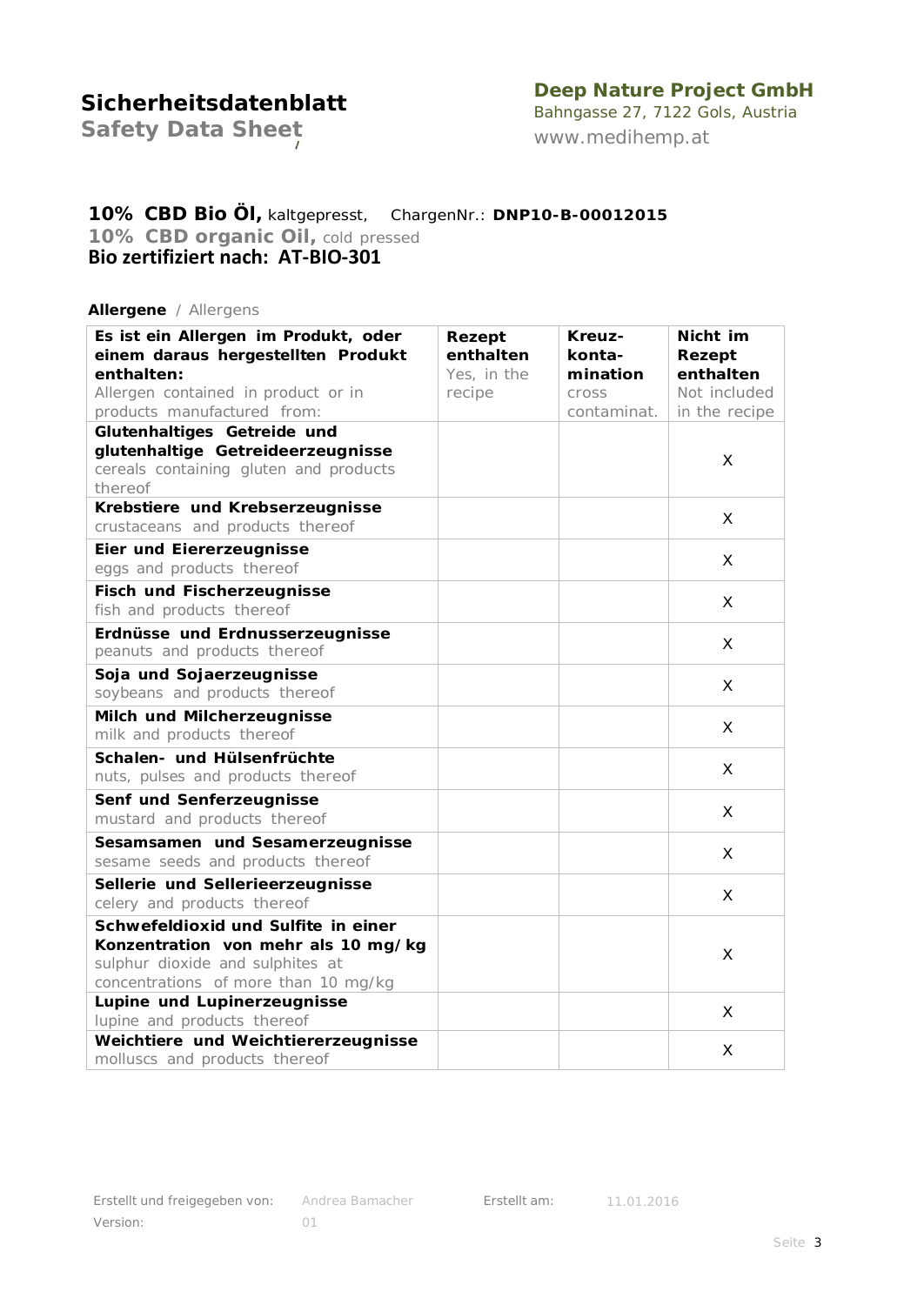## **Deep Nature Project GmbH**

*Safety Data Sheet*

Bahngasse 27, 7122 Gols, Austria *[www.medihemp.at](http://www.medihemp.at/)*

## **10% CBD Bio Öl,** kaltgepresst, ChargenNr.: **DNP10-B-00012015** *10% CBD organic Oil, cold pressed* **Bio zertifiziert nach: AT-BIO-301**

### **Gentechnologie** */ Use of genetically modified organism*

| Der genannte Artikel                                                                                                                           | Ja           | <b>Nein</b>  |  |
|------------------------------------------------------------------------------------------------------------------------------------------------|--------------|--------------|--|
| The mentioned product                                                                                                                          | Yes          | $N_O$        |  |
| ist ein GVO oder enthält gentechnisch veränderte Organismen                                                                                    |              | X            |  |
| is a GMO or contains GMO                                                                                                                       |              |              |  |
| wird ganz oder teilweise aus GVO hergestellt<br>is completely or partly produced from GMO                                                      |              | x            |  |
| enthält eine Zutat, die ganz oder teilweise aus GVO hergestellt ist<br>contains an ingredient which is completely or partly produced from GMO  |              | $\mathsf{x}$ |  |
| enthält eine Zutat, die mit Hilfe von gentechnisch veränderten                                                                                 |              |              |  |
| Mikroorganismen hergestellt wurde                                                                                                              |              |              |  |
| contains an ingredient which was produced with the help of genetically modified                                                                |              | X            |  |
| microorganisms                                                                                                                                 |              |              |  |
| enthält eine Zutat, die mit Hilfe von Enzymen aus GVO hergestellt wurde                                                                        |              |              |  |
| contains an ingredient which was produced with the help of enzymes produced                                                                    |              | $\mathsf{x}$ |  |
| from GMO                                                                                                                                       |              |              |  |
| enthält Bestandteile von biotechnologisch verändertem Mais oder                                                                                |              |              |  |
| Ready-Soja-Komponenten                                                                                                                         |              | x            |  |
| contains parts of biotechnologically modified maize or ready-soy components                                                                    |              |              |  |
| enthält Bestandteile anderer kultivierter gentechnisch modifizierter                                                                           |              |              |  |
| Pflanzen                                                                                                                                       |              | x            |  |
| contains parts of other cultivated genetically modified plans                                                                                  |              |              |  |
| Der Anteil an unbeabsichtigten GVO-Kontamination ist kleiner als 0,9 %<br>The portion of unintentional GMO contamination is lower than $0.9\%$ | $\mathsf{x}$ |              |  |
| Das Produkt ist nach den derzeit geltenden lebensmittelrechtlichen Vorschriften (EG-VO Nr.                                                     |              |              |  |
| 1829 und 1830/2003) zu gentechnisch veränderten Lebensmitteln nicht                                                                            |              |              |  |
| kennzeichnungspflichtig.                                                                                                                       |              |              |  |
| Under the present food legislation of genetically modified organisms the product does not have                                                 |              |              |  |
| to be labelled as containing GMO.                                                                                                              |              |              |  |

<sup>1)</sup> Da es sich um ein Naturprodukt handelt, sind die Werte nur Durchschnittswerte und können variieren.

*Because of being a natural product, the figures are average values and can change.*